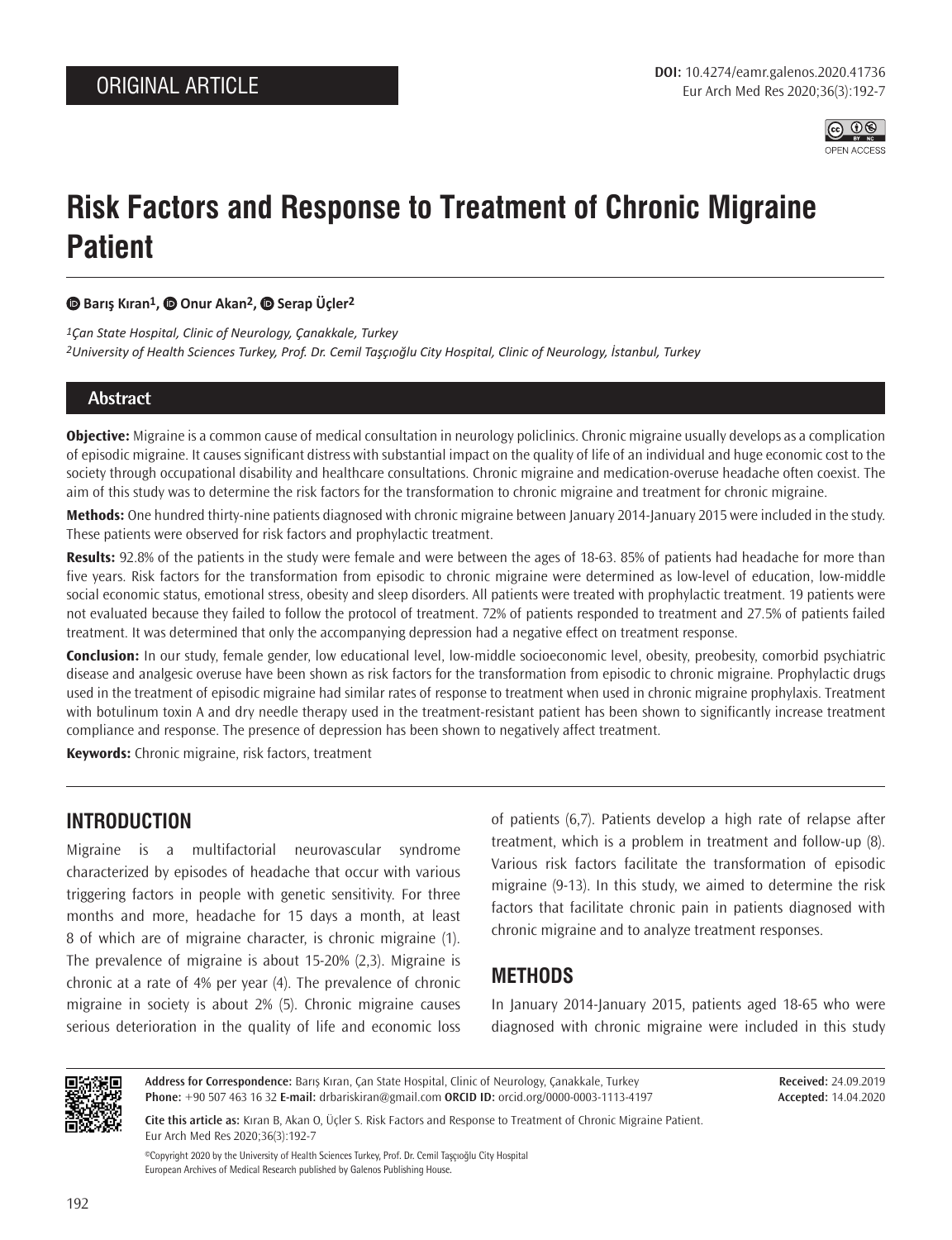retrospectively in the neurology clinic headache outpatient clinic of the Ministry of Health Okmeydanı Training and Research Hospital. Our study was approved by the Ethics Committee of Saglık Bilimleri University Okmeydanı Training and Research Hospital dated 14.04.2015 and numbered 303. Demographic findings, causes that may be risk factors for chronic pain, accompanying comorbidities, causes that predispose pain, Hamilton depression scales were examined.

Migraine treatments applied to patients were recorded from patient files. The risk factors that may lead to chronic headache were examined. Their responses to different treatments were analyzed and the effect of risk factors on treatment response was evaluated.

#### **Statistical Analysis**

Descriptive statistics are presented as mean, standard deviation and percentage. The mean of the quantitative data was compared with the t-test, while the broad properties of the ordinal and variance were compared with the Mann-Whitney U test. The categorical data was evaluated with chi-square or Fisher tests and the significance level of  $p$ <0.05 was accepted in all tests.

#### **RESULTS**

One hundred thirty-nine patients were enrolled in the study. Of the patients, 129 (92.8%) were female and 10 (7.2%) were male. The mean age of the patients was 41.5±10.8. Demographic findings on age, duration of headache, duration of migraine diagnosis, duration of chronic headache and number of days of headache per month are summarized in Table 1.

77.7% ( $n=108$ ) of the patients were married and 28.7% ( $n=40$ ) were working in a regular job. 13.7% of patients (n=19) stated that their income was poor, while  $77\%$  (n=107) stated that they were normal (based on the minimum wage for 2015). In 88.5% of patients (n=123) headache onset age was under 40 years of age, total headache duration ranged between 8-480 months, mean 169.2 months, migraine diagnosis period ranged between 0-480 months, mean 80.8 months and average number of head pain days per month was 23.9±5.7 days/month. The visual analog scale score of 83.4% (n=116) of the patients was 8 and above. 61.9% (n=86) of the patients had primary school and below education level. 41.7% (n=58) were preobes [body mass index (BMI): 24-30 kg/m2], 28.8% (n=40) were obese (BMI: 30-40 kg/ m2) and 2.9% (n=4) were morbidly obese. 31.7% of the patients were over the obesity limit and 73.4% were overweight and above. The average number of applications to the emergency

department in the last year was 7.07 days/year. 81.3% of patients had been admitted to multiple centres for headaches. While 43.9% ( $n=61$ ) had no comorbidity, 20.1% ( $n=28$ ) had more than one comorbidity. The accompanying comorbidities are indicated in Table 2.

71.2% of patients (n=99) had overuse of analgesics. Overused analgesics were 41.7% (n=58) non-steroidal anti-inflammatory (NSAIDs), 10.8% (n=15) ergotamine, 1.4% (n=2) triptan and 17.3% different combinations of these drugs according to their frequency. Prophylactic treatment was initiated for all patients enrolled in the study. Because 19 patients did not continue follow-up, the treatment response could not be assessed. 50% and above decrease in pain frequency after taking prophylactic treatment at appropriate dose for at least 3 months was evaluated as a positive response to the treatment. 72.5% (n=88) of the follow-up patients received response to the treatment. The responses of patients to different treatment protocols are summarized in Table 3.

The effects of demographic findings, risk factors, accompanying comorbid diseases, pain predisposing factors and clinical findings

| Table 1. Demographic findings of patients (n=139) |               |         |                 |  |  |  |
|---------------------------------------------------|---------------|---------|-----------------|--|--|--|
| <b>Parameters</b>                                 | Minimum       | Maximum | Mean            |  |  |  |
| Age                                               | 18            | 64      | $41.5 + 10.8$   |  |  |  |
| Headache duration<br>(months)                     | 8             | 480     | 169.2±114.6     |  |  |  |
| Diagnosis of migraine<br>(month)                  | O             | 480     | $80.8 + 92.4$   |  |  |  |
| Chronic headache duration<br>(months)             | $\mathcal{P}$ | 420     | $53.8 \pm 66.7$ |  |  |  |
| Number of head pain days<br>per month             | 15            | 30      | $23.9 + 5.7$    |  |  |  |

| Table 2. Accompanying comorbidities |                   |                                     |                  |  |  |
|-------------------------------------|-------------------|-------------------------------------|------------------|--|--|
| <b>Disease</b>                      | <b>Frequency</b>  | <b>Disease</b>                      | <b>Frequency</b> |  |  |
| Gastrointestinal<br>disease         | %13<br>$(n=18)$   | Liver disease                       | %3.6<br>$(n=5)$  |  |  |
| Hypertension                        | %12.2<br>$(n=17)$ | Cardiac disease                     | %3.6<br>$(n=5)$  |  |  |
| Thyroid disease                     | %12.2<br>$(n=17)$ | Nephrolithiasis                     | %2.9<br>$(n=4)$  |  |  |
| Asthma                              | %9.4<br>$(n=13)$  | Allergy (other)                     | %2.2<br>$(n=3)$  |  |  |
| Psychiatric illness                 | %8.6<br>$(n=12)$  | Epilepsy                            | %2.2<br>$(n=3)$  |  |  |
| Iron deficiency<br>anemia           | %6.5<br>$(n=9)$   | Vitamin B12<br>deficiency<br>anemia | %1.4<br>$(n=2)$  |  |  |
| Diabetes mellitus                   | %3.6<br>$(n=5)$   |                                     |                  |  |  |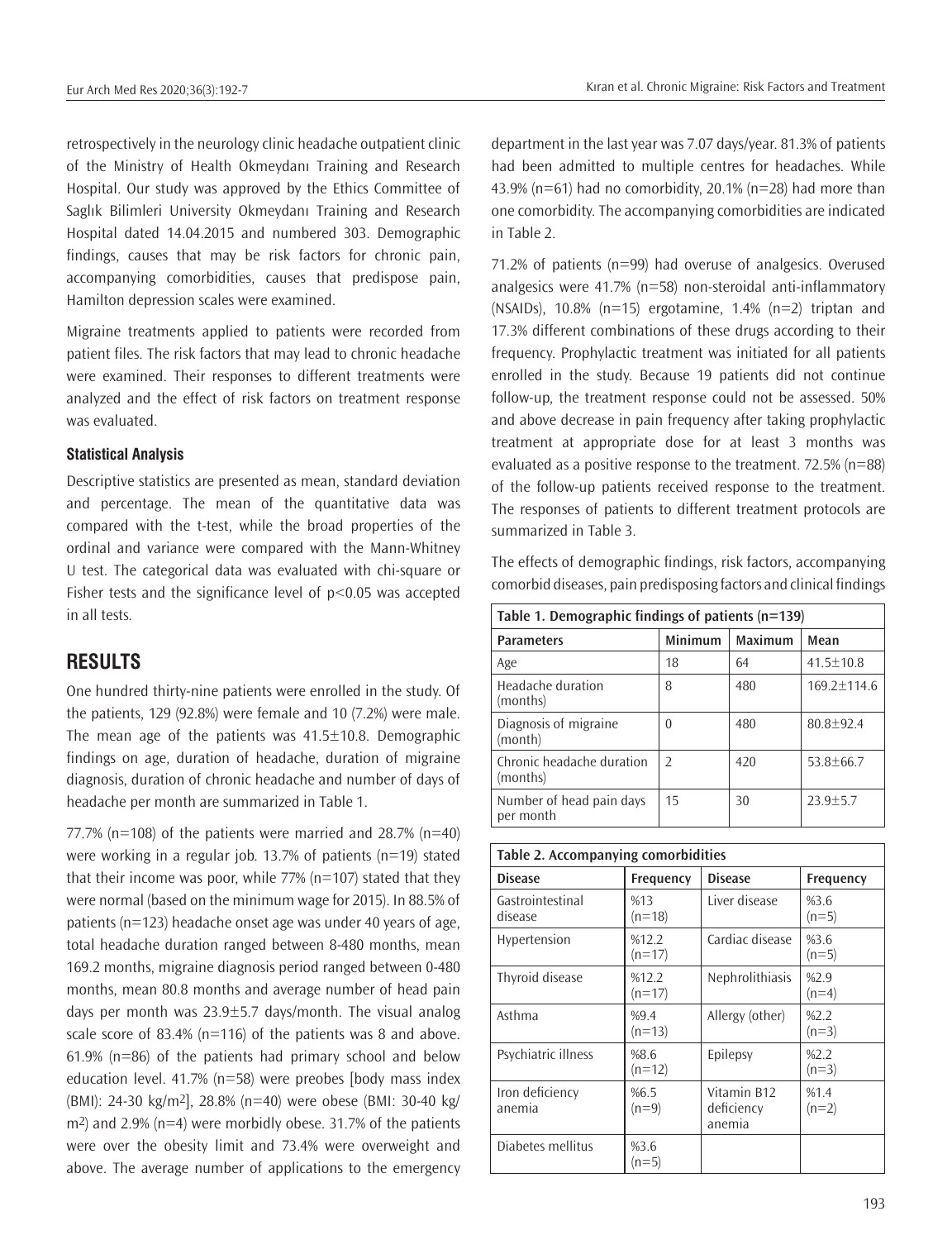| Table 3. Prophylactic treatment responses |                  |                |                          |  |  |
|-------------------------------------------|------------------|----------------|--------------------------|--|--|
| <b>Treatment</b>                          | Response         | No response    | Side effect<br>developed |  |  |
| Propranolol                               | %42.9 $(n=6)$    | $%57.1(n=8)$   |                          |  |  |
| <b>Flunarizine</b>                        | %45.9 ( $n=28$ ) | $%34.4(n=21)$  | %19.7 $(n=12)$           |  |  |
| Topiramate                                | %54 ( $n=34$ )   | $%33.3(n=21)$  | $%12.7(n=8)$             |  |  |
| Sodium valproate                          | $%37.5(n=6)$     | %50 $(n=8)$    | $%12.5(n=2)$             |  |  |
| Venlafaxine                               | %60 $(n=21)$     | $%31.4(n=11)$  | %8.6 $(n=3)$             |  |  |
| Amitriptyline                             | $%39.1(n=9)$     | $%39.1(n=9)$   | $%21.7(n=5)$             |  |  |
| <b>SSRI</b>                               | $%23.1(n=6)$     | %69.2 $(n=18)$ | %7.7 ( $n=2$ )           |  |  |
| Pregabalin                                | %28.6 ( $n=2$ )  | %28.6 $(n=2)$  | $%42.9(n=3)$             |  |  |
| Dry needle                                | $%51.9(n=14)$    | %48.1 ( $n=13$ |                          |  |  |
| Botulinum toxin A                         | $%70.1(n=25)$    | $%21.9(n=7)$   |                          |  |  |
| Total                                     | $\%$ 72.5 (n=88) | $%27.5(n=32)$  |                          |  |  |
| SSRI: Serotonin reuptake inhibitor        |                  |                |                          |  |  |

on treatment responses were examined. After this examination, it was observed that only the presence of psychiatric illness negatively affected the treatment response. In 21.9% (n=7) of the patients who did not receive treatment response, this rate was 5.7% (n=5) while there was a history of psychiatric illness. Statistically, patients with a history of psychiatric illness responded worse to treatment ( $p=0.015$ ).

## **DISCUSSION**

According to the definition of the International Headache classification-3, chronic migraine is a headache of 15 days per month and above, with at least 8 of which are migratory in character (1) for more than 3 months. It occurs in about 2% of the world's population and more in women. The transformation of episodic migraine to chronic migraine is the transformation of migraine, which usually develops gradually. Episodic migraines develop into chronic migraines at a rate of about 4% per year. The transformation of migraine is not absolute irreversible, remission can be achieved by spontaneous and/or treatment. Chronic migraines lead to more serious losses in quality of life than episodic migraines, and consequent economic losses. Nonmodifiable risk factor for the transformation of episodic migraine and chronic migraine are gender, genetic background, history of head and neck injury, low education level, low socioeconomic status, a lot of stress, starting in a young age, initially high headache frequency, presence of concomitant psychiatric illness and allodynia. The modifiable risk factors for the transformation are snoring, excessive caffeine consumption, obesity, sleep disorders and overuse of analgesics (14). Determining the modifiable risk factors that play a role in the transformation of migraine is effective on treatment responses and the course of the disease.

Migraines and chronic migraines are more common in women. Female sex is thought to be a risk factor for migraine, but it is controversial to think of it as a risk factor in terms of chronic headache. Scher et al. (12) in a study comparing chronic daily headache with episodic headache, the proportion of women with chronic migraines was found to be higher than that of women with episodic migraines. In the Castillo study of 1883 chronic migraine patients, the ratio of male/female was 6.5/1 (15), in the Greater Taipei study of 3377 chronic migraine patients, the ratio was 4.5/1 (16), and in the Baltimore study of 13343 chronic migraine patients, the ratio was 2.5/1 (17). In our study, the female/male ratio of 12.9/1 indicated the predominance of female sex in chronic migraine in line with the literature.

Migraine is most commonly seen in the 30-40 age range and its incidence decreases as age progresses. In a study conducted by Scher et al. (12), it was determined that the frequency of chronic headaches decreased in later ages. According to the same study, 29% of patients with episodic head pain were transformed into chronic headache at the first 1 week after the onset of headache, 8% at 1 week 1 month, 35% at 1 month-10 years, and 28% at more than 10 years. In our study, the mean age of the patients was 41.5±10.8 and 88.5% had headache onset under the age of 40. In 13% of patients, headaches were chronic in the first 1 month, in 50% in 1 month 10 years and in 37% in 10 years and above. This difference in chronic periods may be due to sociocultural and anthropological differences belonging to our society.

Although clinical studies show that migraine develops more often in people with high intellectual and educational levels, community-based studies do not confirm this. Some studies suggest that there may be an increase in the prevalence of headaches with low income status. In a Norwegian study, 22718 patients with no initial headache were followed for 11 years, and the prevalence of high frequency headache and chronic headache was higher in patients with low educational and low socioeconomic levels (18). In a study conducted by Scher et al. (12), those with lower level education than high school were found to be 3 times more risky in terms of chronic headache development than those with higher level education and university education. In our study, in line with the literature, 90.6% of the patients had low-to-medium income status and 61.9% had primary and lower education levels.

Although some studies have shown that chronic migraine is not associated with BMI, numerous epidemiological and clinical studies have shown that underweight, preobesity and obesity are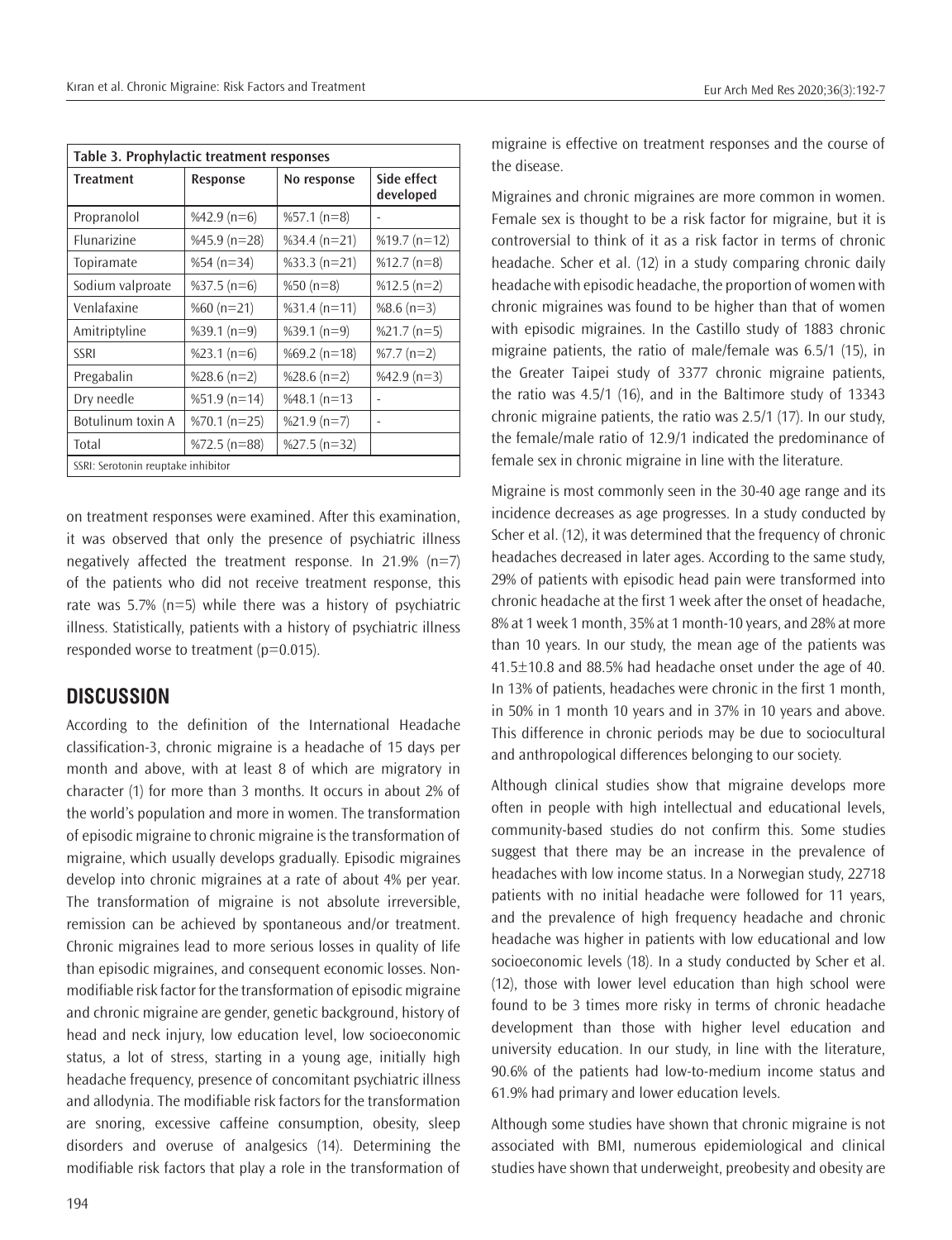risk factors for chronic migraine. According to the meta-analysis, preobesite and obesity, especially in female sex, were thought to be risk factors for chronic migraine (19,20).

In the review of Bigal et al. (6) the risk of developing chronic daily headache was 5 times higher in patients with BMI over 30. In three broad epidemiological studies, the effect of BMI on migraine progression was evaluated; in the first study, high frequency migraines were developed in 4.4% of normal-weight patients, while in preobesis group, this ratio was found to be 5.8% and 13.6% in obese patients. This study showed that preobesity and obesity lead to increased risk in the transformation of episodic migraine to high-frequency migraine. In the second study, obesity led to a higher risk increase in chronic migraines than in chronic tension-type headaches. In another study, the prevalence of chronic migraine was found to be 0.9% in normal weight and 3.2% in obese people (21). The results of these studies prove the effect of obesity on migraine progression. In a study by Tietjen et al. (22) on 721 migraine patients, headache frequency and headache related disability rates were found to be significantly higher in the group of patients with obesity and depression compared to the group without obesity and depression, and also in the accompanying anxiety disorder, similar results were obtained. According to the results of the depression scale, the presence of depression in all patients was 62.6%, whereas in the group of patients above the obesity limit, this ratio was 72.7%. These results support the tight relationship between depression and obesity.

Chronic migraine affects the functionality of patients severely. In a community-based study conducted by Bigal et al. (6), more than 50% of chronic migraine patients were unable to do houseworks for at least 5 days per month, while in patients with episodic migraines, this rate was found to be 24.3%. 36.9% of chronic migraine patients and 9.5% of episodic migraine patients reported insufficient participation in family activities. The average number of head pain days per month of the patients evaluated in our study was 23.9±5.7 days/month and 4.2% of the patients had been admitted to the emergency department for headache at least 1 time in the last 1 year. Almost half of the patients have a history of applying to the emergency department and the average number of monthly painful days indicate serious disability.

In the study conducted by Bigal et al. (6), 20.2% of patients with chronic migraine were previously diagnosed with chronic migraine and 13.9% were diagnosed with drug overuse headache or rebound headache. 65.5% of the patients evaluated in our study had previously been diagnosed with migraines and there were no patients diagnosed with chronic migraines in our group. These rates indicate the problem with diagnosis of chronic migraine.

Although migraine has been associated with many psychiatric disorders, few studies have proven the effect of psychiatric comorbidity on migraine progression. In the study by Mathew et al. (23), patients were evaluated with the Minnesota Multiphasic Personality Inventory. Episodic migraines were accompanied by 12.2% chronic daily headaches and 70.5% personality disorder. The most common psychiatric disorders associated with chronic daily headaches were hysteria, hypochondriasis and depression. When patients were evaluated with depression scale, depression was found to be 5% in episodic migraine and 46% in chronic headache. The presence of stress detected by behavioral therapists or psychiatrists was 30.4% in episodic migraine and 67.2% in chronic daily headaches. This study shows that psychiatric comorbidity has an effect on the progression of headache. Our study showed the presence of depression with a 62.6% depression scale in line with the literature. 8.6% of the patients had a history of psychiatric illness (depression, anxiety, panic attacks) before, although this rate is significantly lower than the ratio in the literature, this decrease can be explained by the lack of application of the patients to the psychiatrist, as 91.4% of the patients reported the presence of stress at the time of application that would affect their daily life activities.

In a community-based study by Le et al. (24) on 46418 people, 20-30% comorbid disease was observed in migraine patients. Accompanying comorbid diseases include cardiovascular diseases, stroke, musculoskeletal diseases, low back pain, neck pain, history of head and neck trauma, thyroid gland disease, meniere, allergic disease, asthma, epilepsy, kidney stone, osteoarthritis, scoliosis, osteoporosis, fibromyalgia, autoimmune diseases, systemic lupus erythematosus, psoriasis, rheumatoid arthritis and collagen tissue diseases were found in higher rates in patients with migraine than in patients without migraine. There was no significant difference in the incidence of diabetes mellitus, coronary artery disease, juvenile arthritis and ankylosing spodilitis among the group with and without migraine. In our study, 56.1% of patients had at least 1 comorbid disease. The presence of frequent comorbid disease is important for chronic headache and treatment choice. Accompanying comorbid diseases are summarized in Table 2 according to their incidence.

According to the study conducted by Robbins Headache Clinic on 494 migraine diagnosed patients, migraine was predisposed with 62% stress, 43% weather changes, 40% meal skipping, 38%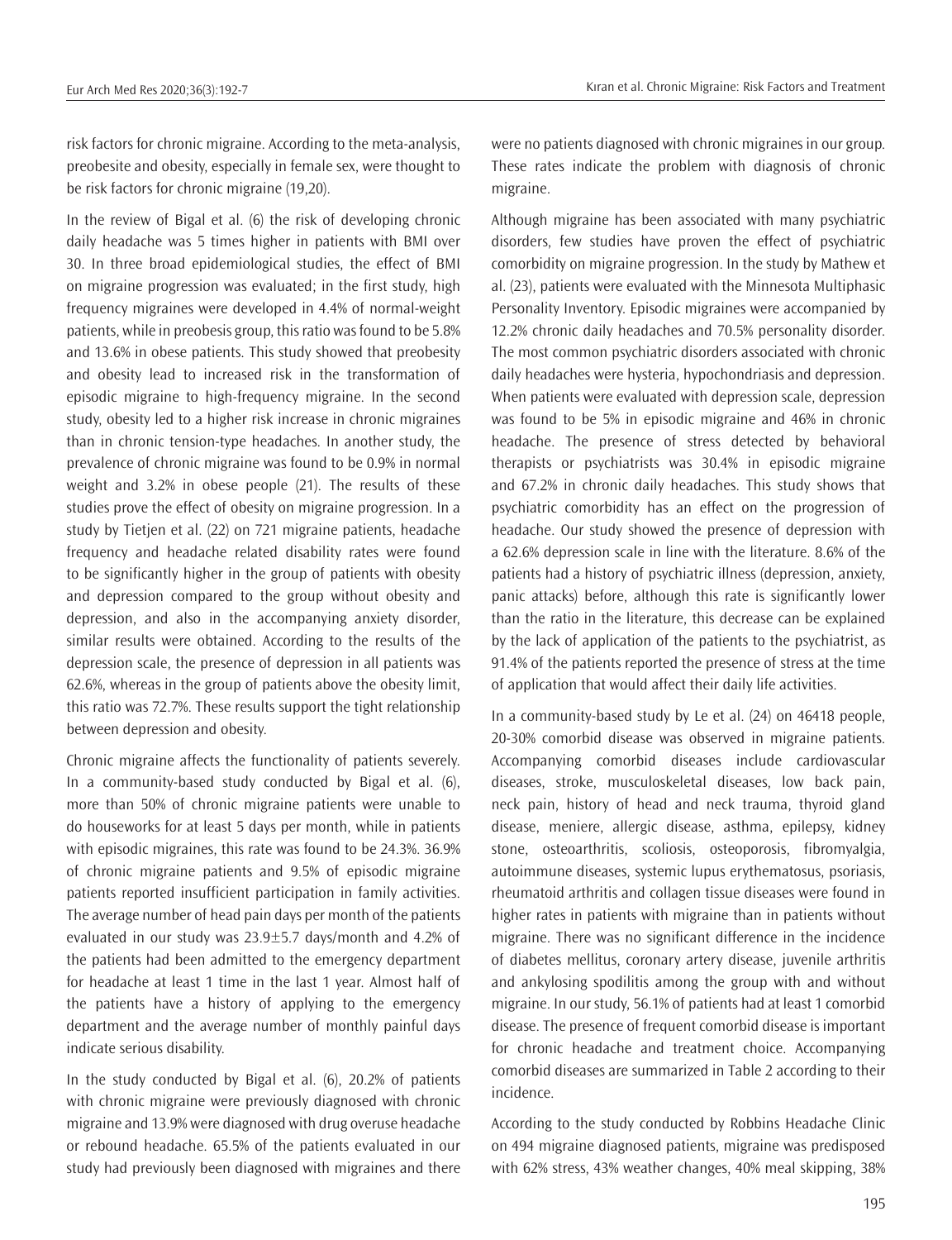sunlight, 31% insomnia, 30% dietary factors, 29% perfume, 26% smoking, 24% stress, 24% sleep, 15% exercise and 5% sexual activity (25). In this study, the factors that predispose the headaches of the patients were summarized in Table 4 in order of frequency. The patients evaluated in our study had many predisposing factors in line with the literature, with the exception being predisposition with exercise and sexual activity, which was detected at low rates.

Unnecessary excessive analgesic use has been cited as a poor prognostic factor for migraines. In many community-based studies, it was observed that migraine was the most risky group of patients in terms of drug overuse headache development. In the American Migraine Prevalence and Prevention study, the increased risk of developing chronic migraine was 2 times higher in migraine patients using barbiturates and opiates. In the study, it was found that triptans did not increase risk in terms of episodic migraine transformation, but initially facilitated transformation in headache high frequency migraines, and there was no risk in NSAIDs (26). In the study by Mathew et al. (23); caffeine combined analgesic, narcotic analgesic and ergotamine use was 6% in the group with episodic headache and 52.4% in the group with chronic headache. In the Norwegian Head-HUNT study, 39.3% of patients who used analgesic almost daily developed drug overuse headaches (27). Bigal et al. (6) in a study conducted by, 24.8% of patients with episodic migraines and 31.6% of patients with chronic migraines were using migraine-specific analgesics for attack treatment. The use of one or more non-prescription analgesics was observed in 82.6% of chronic migraine patients and the average monthly analgesic use was determined to be 15.9 days/month. In our study, the use of analgesics in 71.2% of patients meeting the analgesic overuse criteria was determined. It was found that 41.7% of the patients used NSAIDs, 10.8% of ergotamine, 1.4% of triptan and 17.3% of these drugs in different combinations. In accordance with the literature, excessive use of analgesics accompanies chronic migraine at a high rate and most of the analgesics are used without a prescription. This is an indication that high levels of inappropriate analgesic use in

| Table 4. Predisposing factors and their incidence |           |                        |           |  |  |  |
|---------------------------------------------------|-----------|------------------------|-----------|--|--|--|
| <b>Predisposing factor</b>                        | Frequency | Predisposing<br>factor | Frequency |  |  |  |
| <b>Environmental factors</b>                      | %91.4     | Hormonal<br>change     | %57.6     |  |  |  |
| <b>Stress</b>                                     | %86.3     | Dietary factors        | %33.1     |  |  |  |
| Sleep disorder                                    | %86.3     | Physical<br>activity   | %0.7      |  |  |  |
| Skipping meals                                    | %85.6     | Sexual activity        | %0        |  |  |  |

chronic migraine patients are one of the common problems. In a study conducted by Bigal et al. (6), 40% of patients with chronic migraines received prophylactic treatment and the proportion of patients receiving regular treatment was 33.3%. In line with the literature, 46% of the patients evaluated in our study did not receive prophylactic treatment, 36% did not respond to the prophylactic treatment they had previously received, and 18% reported that they had partially benefited from the prophylactic treatment they had previously received. Prophylactic treatment was initiated for all patients, 120 patients were evaluated and 72.5% of patients received positive response after one year of follow-up. Information on prophylactic treatment is summarized in Table 3. In classic agents used in migraine prophylaxis, treatment response was similar to that of episodic migraine. There was a significant decrease in headache frequency and severity in 51.9% of patients after dry needle treatment and 70.1% of patients after botulinum toxin a treatment.

## **CONCLUSION**

Chronic migraine seriously worsens the quality of life of the patients due to its high number of painful days and its severity. Chronic migraine is often accompanied by overuse of analgesics, but it is difficult to treat and follow-up in neurology practice and a high rate of recurrence develops after treatment. In our study, female gender, low socioeconomic level, low educational level, analgesic overuse, obesity and associated psychiatric illness were found as risk factors for chronic headache. Risk factors are determinant in terms of the method to be used in treatment and in terms of prognosis. In chronic migraine, similar treatment response was received with agents used in episodic migraine prophylaxis. In treatment of resistant cases, approximately half of the patients were treated with dry needle in addition to prophylactic treatment, and up to 70% responded with Botulinum toxin A administration. This suggests that dry needle administration and Botulinum toxin A treatment, especially in treatment resistant cases, lead to a significant increase in clinical response and may be used as the main treatment option in resistant cases. As a result of rapid detoxification and transition therapy in patients with analgesic overuse, similar treatment responses were received in the group of patients without analgesic overuse. We attribute the significant increase in patients' response rates to treatment after application to increasing patient compliance by regular follow-up, use of appropriate treatment time at appropriate doses and time.